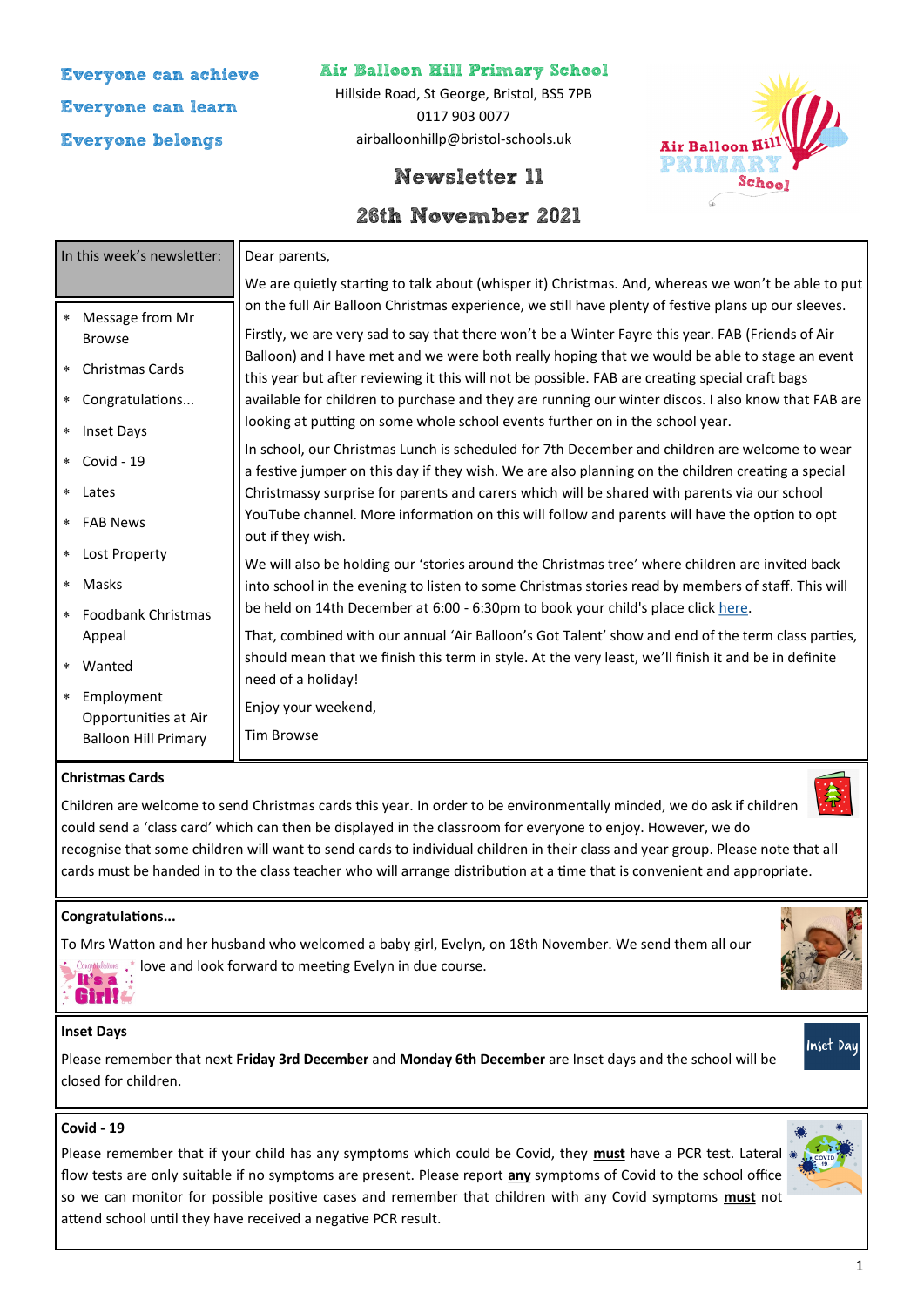#### **Lates**

Over recent weeks, we have seen a significant increase in the number of children arriving late for school. Not only does this impact on their teaching and learning time, but it disrupts the class and teacher and means children miss out on key messages at the start of the day. Children who arrive late often feel embarrassed when walking into class and it can cause them unnecessary worry and anxiety. Please help us by ensuring your child arrives on time every day at the time allocated for their year group and use the correct entrance:

| Year group | <b>Entrance</b>            | Drop off/pick-up Location | Drop-off time | Pick-up time |
|------------|----------------------------|---------------------------|---------------|--------------|
| Reception  | Hill Side Gate             | <b>EYFS Playground</b>    | 8:50am        | 3:20         |
| Year 1     | Hill Side Gate             | Y1 Playground             | 8:45am        | 3:15         |
| Year 2     | Main Gate                  | Front playground          | 8:40am        | 3:15         |
| Year 3     | Hill Side Gate             | Middle playground         | 8:40am        | 3:15         |
| Year 4     | <b>Top Playground Gate</b> | Top playground            | 8:40am        | 3:15         |
| Year 5     | <b>Top Playground Gate</b> | Top playground            | 8:45am        | 3:20         |
| Year 6*    | Main Gate                  | Y6 terrace                | 8:45am        | 3:20         |

\*Year 6 children are encouraged to arrive at the main gates at 8:30am and wait on the terrace until 8:45am whereupon they can enter their classrooms for registration.

#### **FAB News**

#### **Winter Discos**

Reminder to book your disco tickets. To stick with our current year group bubbles, each year group will have their own disco:

#### **Tuesday 7th December**

Reception - 3.30-4.15

Year 2 - 4.30 - 5.15

Year 4 - 5.30-6.15

Year 6 - 6.30-7.30

#### **Thursday 9th December**

Year 1 - 3.30-4.15

Year 3 - 4.30-5.15

Year 5 - 5.30-6.30

All tickets must be booked and paid for by Thursday 2nd December. Bookings can be made using this link: [https://](https://forms.office.com/r/g6uCcYsFcT) [forms.office.com/r/g6uCcYsFcT](https://forms.office.com/r/g6uCcYsFcT) Tickets are £2.50 per pupil. Payment should be made with the correct money in an envelope marked with your **Child's Name, Class,** and **"DISCO"** and handed in to the school office.

Fancy dress or festive outfits are optional (no masks). Entry to and exit from the discos will be via a one-way system (more details nearer the time).

#### **Lost Property**

**Masks**

Louis in Sun class has lost two sweatshirts. If found, please hand into the school office to be returned to class.



Please can we remind parents/carers that masks **must** be worn when you are on the school site, even in the playgrounds, as social distancing cannot always be maintained and Covid cases are on the increase.

A MASK

RLEASE WEAR